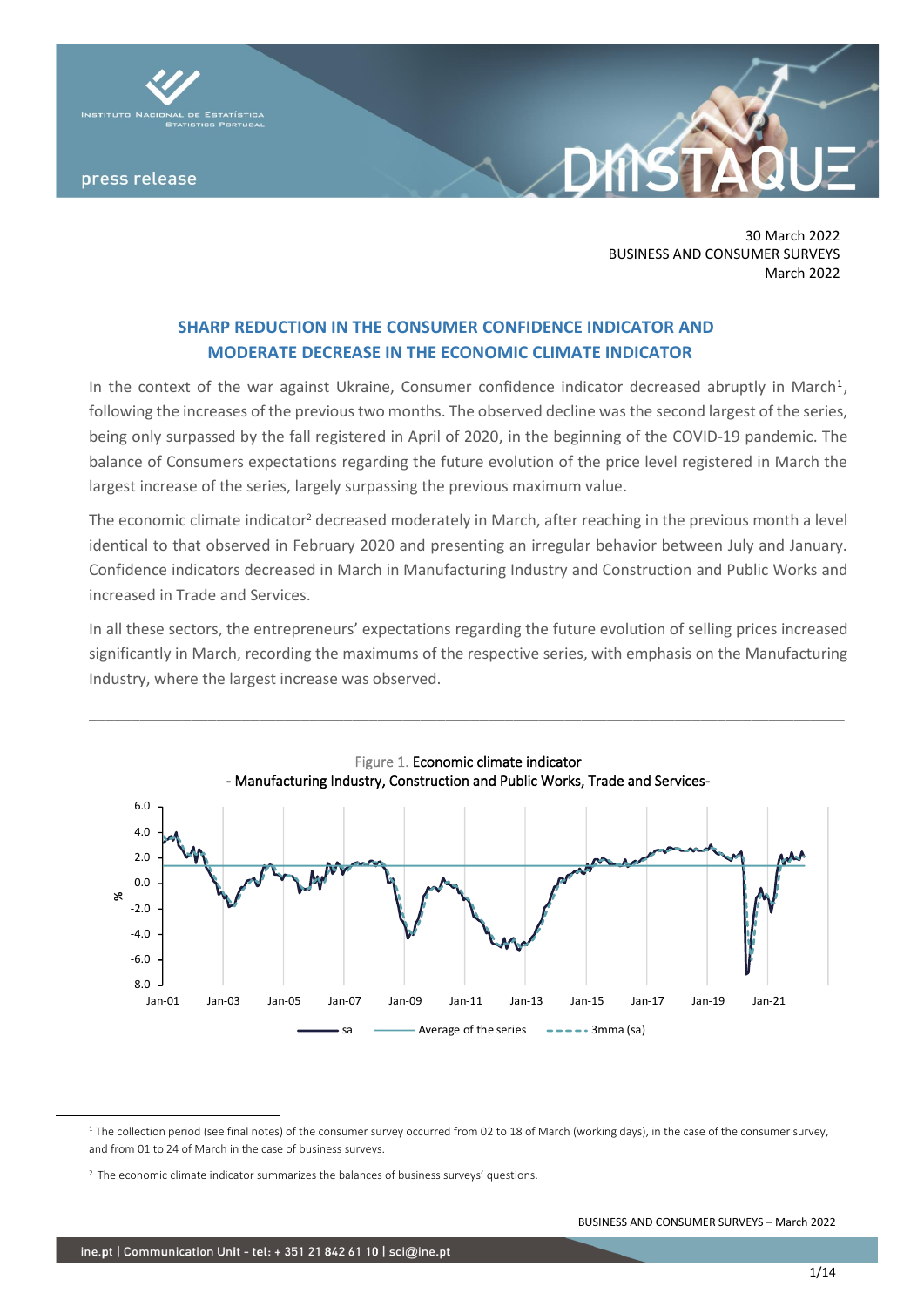

### Consumer Survey

The Consumer confidence indicator decreased abruptly in March, after the increases recorded in the first two months of 2022. The evolution observed in March was mostly due to the extremely negative contributions of the perspectives on the future evolution of the country's economic situation and of households' financial situation, with perspectives on the future evolution of households' spending on major purchases and opinions on the past evolution of households' financial situation also contributing negatively.

**XINS** 

The balance of perspectives regarding the future evolution of the country's economic situation, registered the second largest decline of the series, very close to the largest observed in April 2020 when the pandemic begun. Similarly, the balance of expectations about household's future financial situation also recorded in March the second largest decline of the series, still not near the one observed in April 2020.

The balance of opinions on the past evolution of the price level increased in the last six months, extending the markedly ascending trajectory initiated in March 2021 and reaching values not observed since July 2008. The balance of expectations regarding the future evolution of the price level registered in March the largest increase of the series initiated in September 1997, largely surpassing the previous maximum value.





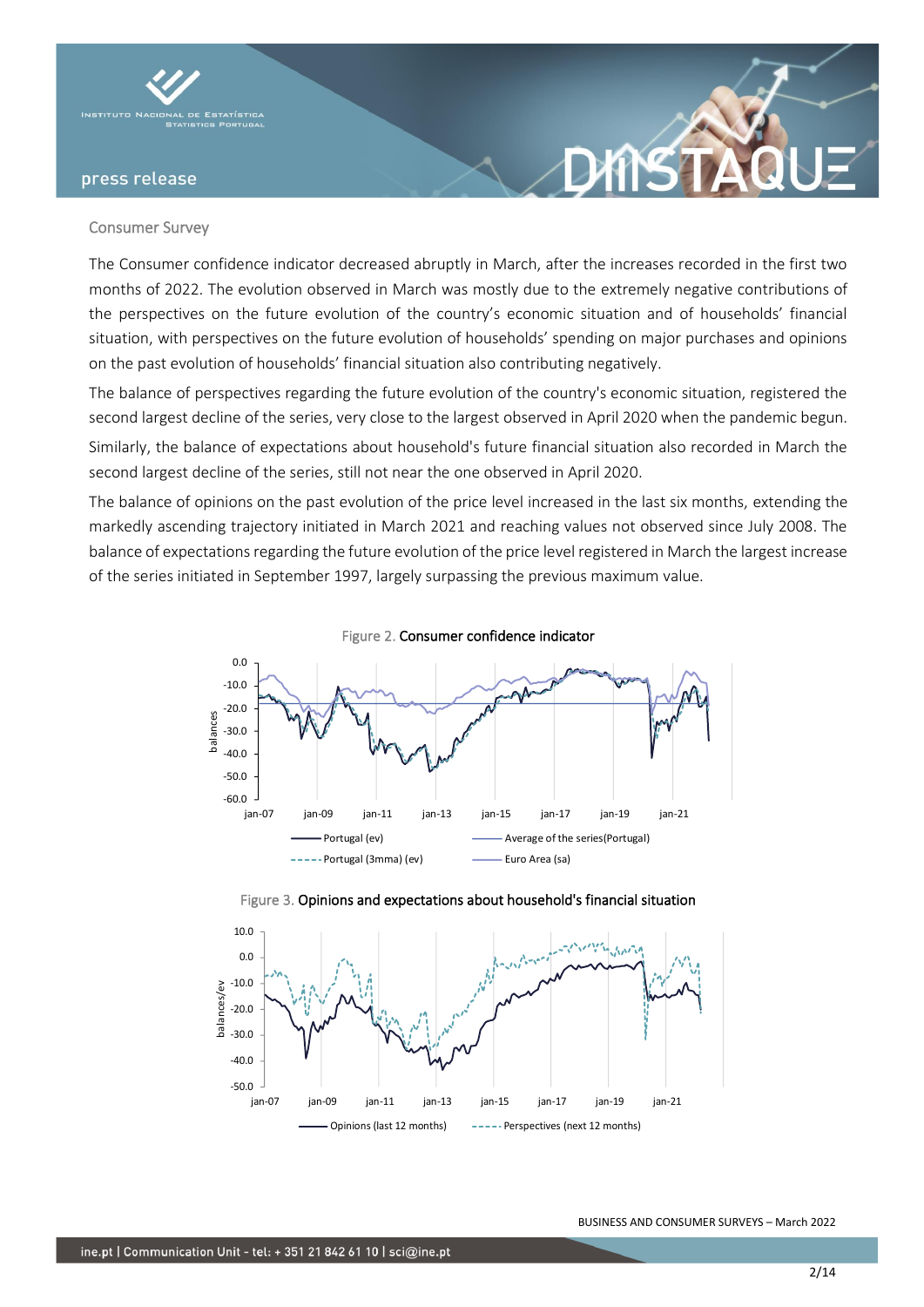

### Manufacturing Industry Survey

The Manufacturing Industry confidence indicator decreased in March, after having increased in the previous month. The behaviour of the indicator reflected the negative contributions of all components: opinions on the evolution of the overall order books in the last three months, opinions on the current stocks of finished products and firm's production perspectives over the next three months, more intense in the latter case. The indicator decreased in all groups, more intensely in the Investment Goods group.

**XTKS** 

The balance of opinions on current overall order books decreased in the last three months, after increasing strongly in December. Opinions regarding domestic order books, considering firms with production oriented to the domestic market, deteriorated between January and March, slightly in the last month. Similarly, opinions of export order books, considering firms with production oriented to the foreign market, weakened in March, as in the previous month.

The balance of opinions on the evolution of sale prices increased sharply in March, after decreasing in the two previous months, reaching the maximum of the series that began in January 1987. This balance increased significantly in all groups: Consumer Goods, Intermediate Goods and Investment Goods.





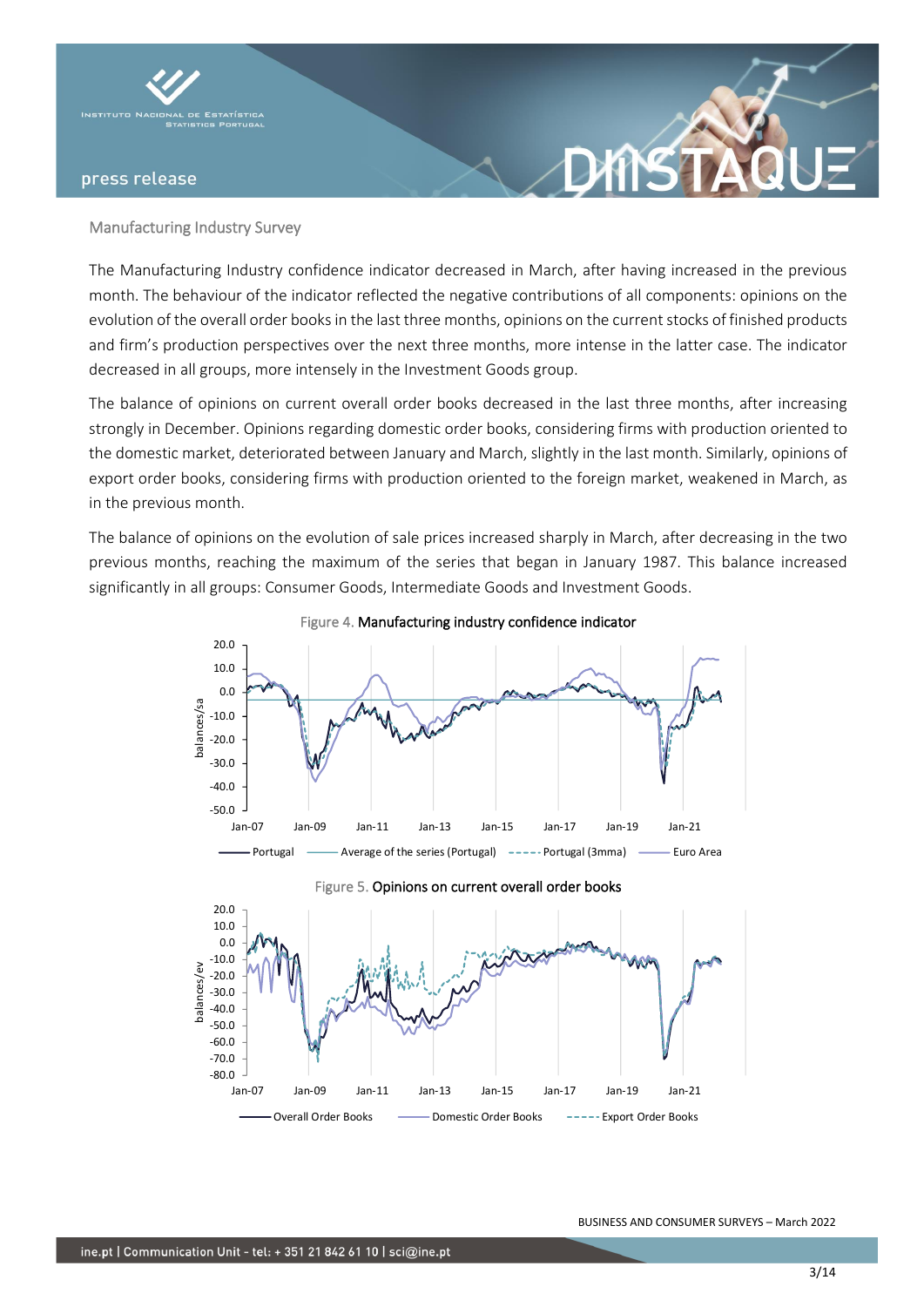

## Construction and Public Works Survey

The Construction and Public Works confidence indicator decreased in February and March, more markedly in the latter case, interrupting the upward trend observed since May 2020, which led in January to the maximum value since December 2001. The decrease in the last month reflected the negative contribution of both components, balance of opinions on current order books and perspectives on employment

The confidence indicator decreased in all the divisions, Construction of Buildings, Civil Engineering, and Specialized Construction Activities.

The balance of opinions on the firm's activity decreased in the last two months, after reaching in January the maximum value since October 2001.

The balance of perspectives regarding the selling prices charged by the firm in the next three months increased markedly in March, resuming the accentuated upward movement observed since May 2021 and reaching the maximum value of the series.



Figure 6. Construction and Public Works confidence indicator

- Portugal (ev) - Average of the series (Portugal) ----- Portugal (3mma) (ev) -- Euro Area(sa)



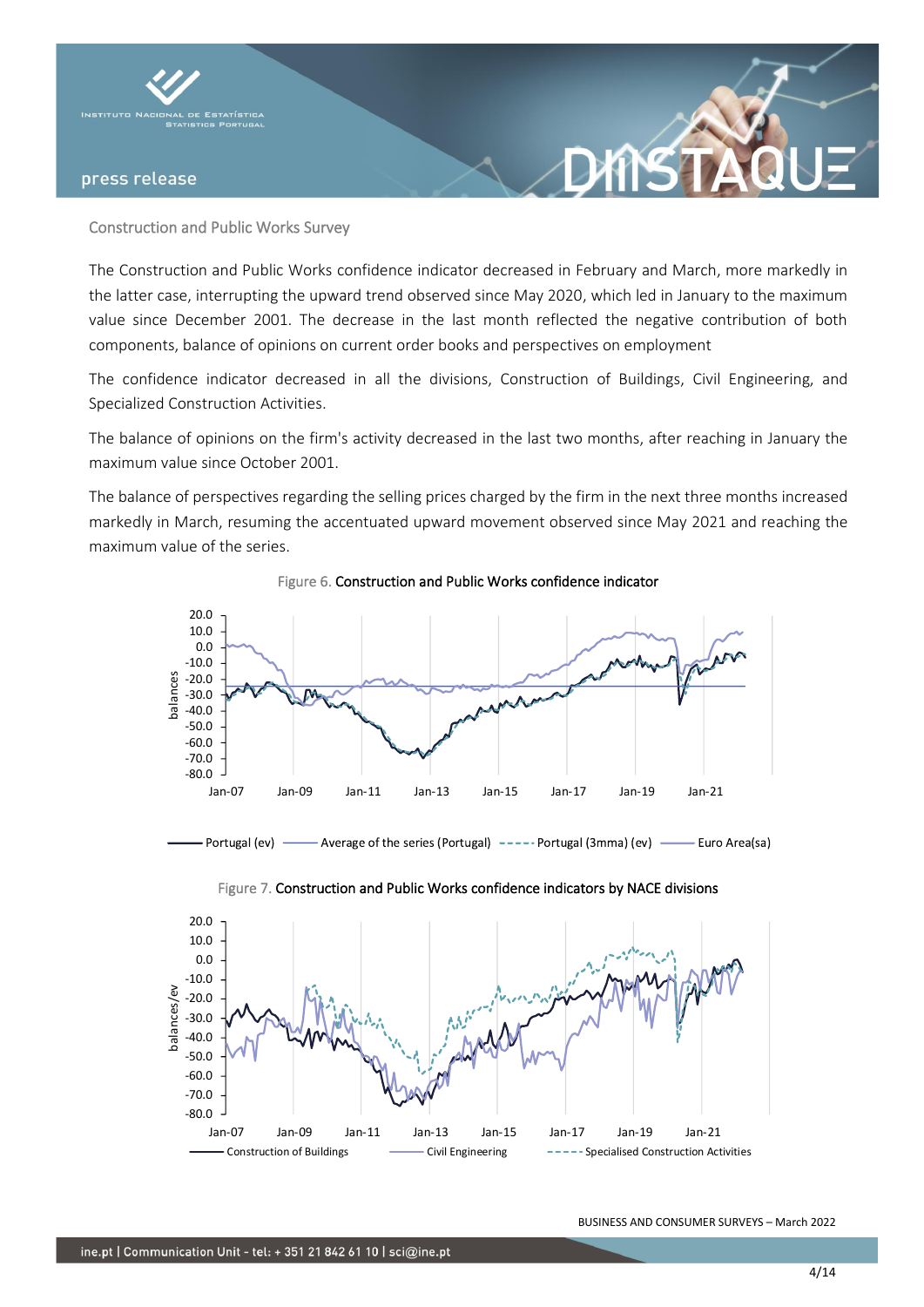

### Trade Survey

The Trade confidence indicator increased in March, after decreasing in February. The evolution in the last month reflected the negative contribution of expectations on the firm's activity over the next three months, and the positive contribution of opinions on current volume of stocks and opinions on the volume of sales. By subsector, the confidence indicator decreased in Retail Trade and increased in Wholesale Trade.

The perspectives of the firm's activity over the next three months deteriorated in March, for the second consecutive month, expressively in the reference month. The opinions on the volumes of sales recovered in March, after decreasing in the last four months.

The balances of opinions on selling prices evolution compared to the previous month and the balance of price expectations over the next three months increased sharply in March, reaching a new maximum value for both series.



Figure 8. Trade confidence indicator



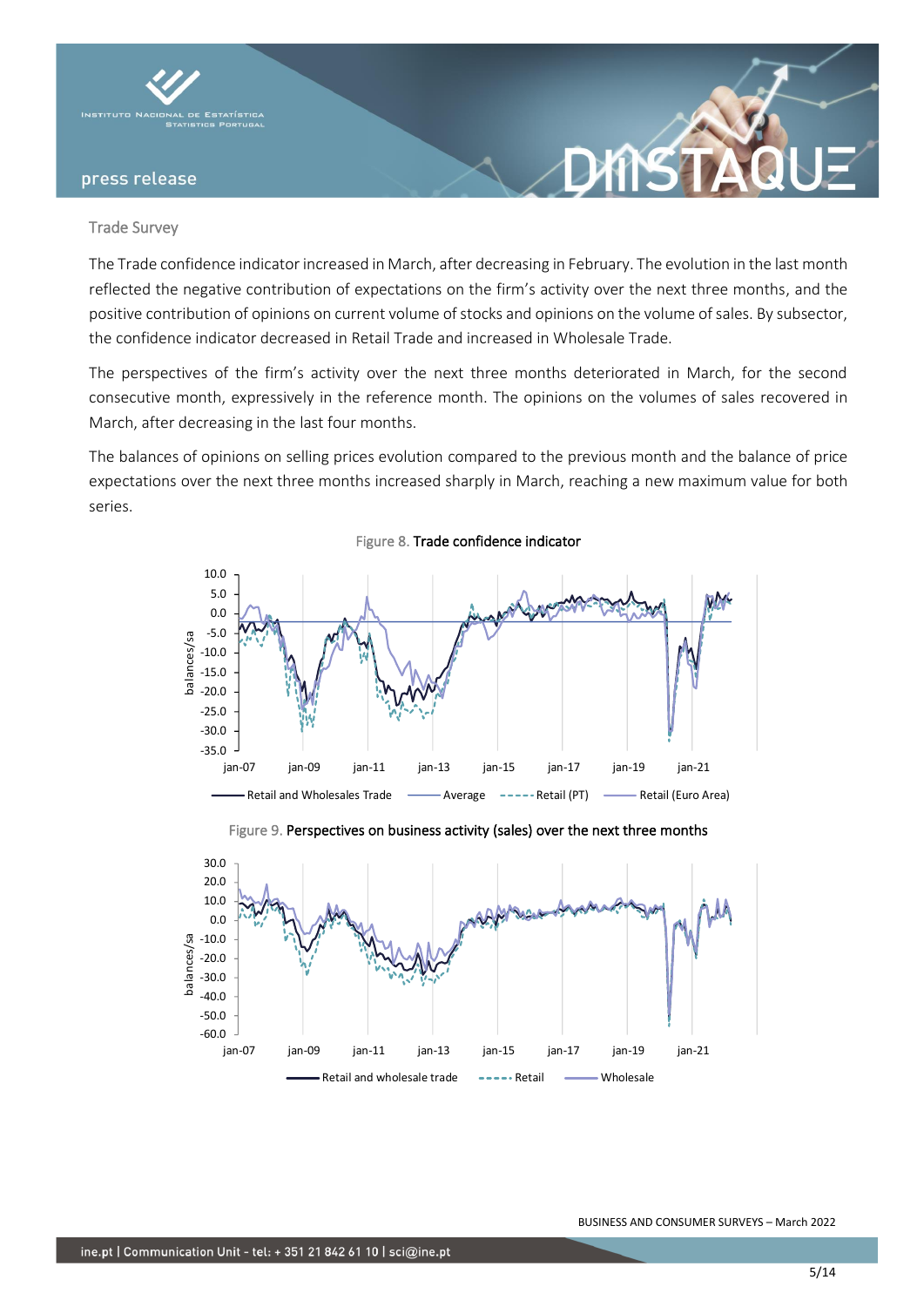

### Services Survey

The Services' confidence indicator increased in February and March, after having decreased in the two previous months. The indicator's recovery resulted from the positive contribution on the opinions on the evolution of the order books and the assessments on the evolution of the business situation, while the perspectives on the evolution of demand contributed negatively.

In March, the confidence indicators increased in four of the eight sections, with emphasis on the sections of Arts, entertainment and recreation activities, and Real estate activities.

The balance of perspectives on the evolution of demand decreased in March, after increasing in the last two months, significantly in February, suspending the upward trajectory started in May 2020.

The balance of expectations for prices of services increased in March, after having decreased in February, reaching a new maximum of the series started in May 2003 and reinforcing the accentuated upward movement observed since May 2020.

Figure 10. Services confidence indicator



Figure 11. Opinions and perspectives on the evolution of demand (order books)

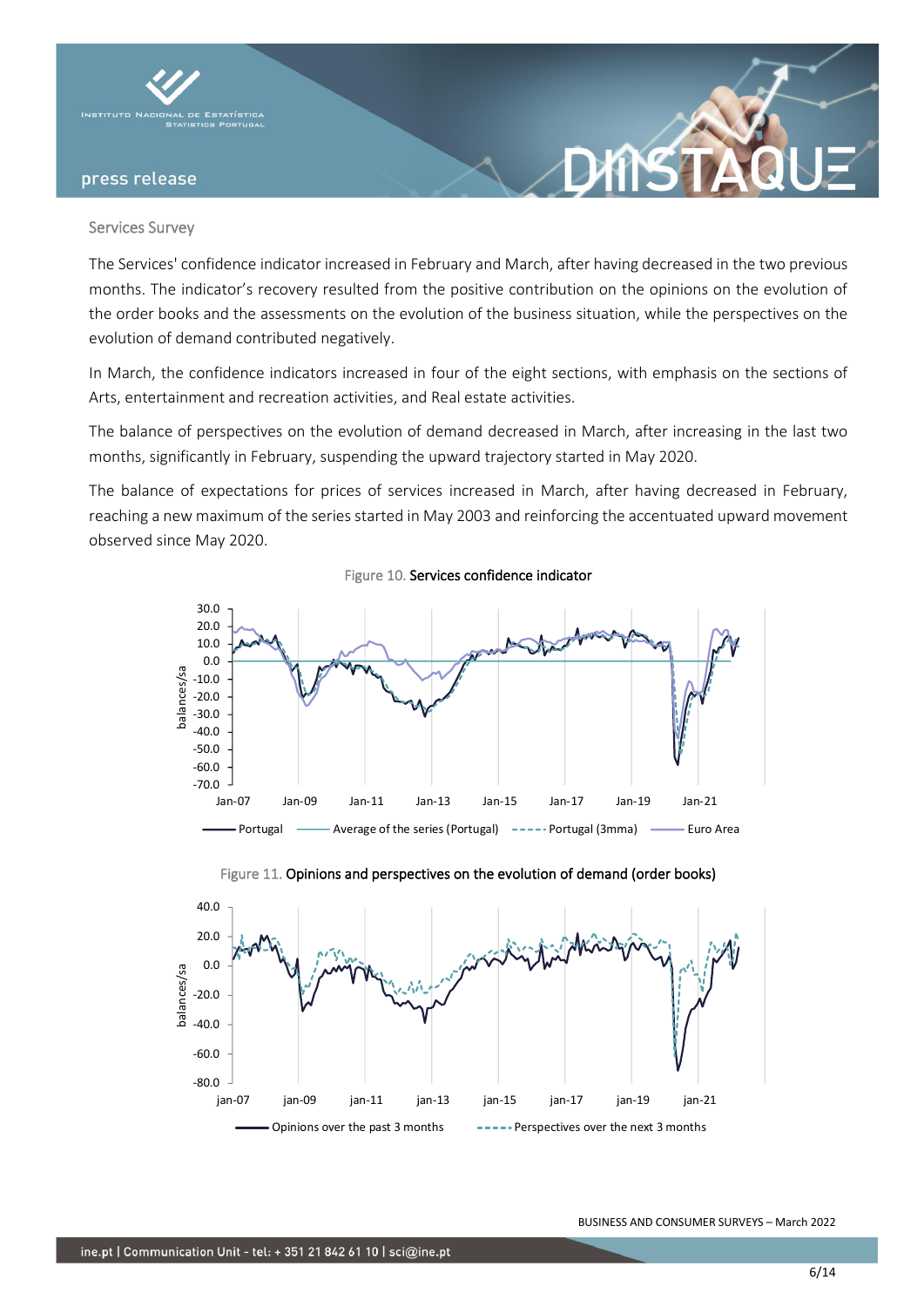



## Monthly series of Consumer and Business Surveys

## Figure 12. Confidence and climate economic indicators

|                               | 'Unit.  |         | <b>Minimum</b> | <b>Maximum</b> |            | 2021    |         |         |         |         |         |        |         |         |         | 2022   |            |         |  |
|-------------------------------|---------|---------|----------------|----------------|------------|---------|---------|---------|---------|---------|---------|--------|---------|---------|---------|--------|------------|---------|--|
|                               |         | Value   | Date           |                | Value Date | Mar Apr |         | May     | : Jun   | Jul     | Aug     | Sep    | Oct.    | Nov     | Dec     | Jan    | <b>Feb</b> | Mar     |  |
| Confidence indicator          |         |         |                |                |            |         |         |         |         |         |         |        |         |         |         |        |            |         |  |
| Consumers                     | bal/ev  | $-47.8$ | $Oct-12$       | $-0.1$         | Sep-97     | $-20.2$ | $-17.1$ | $-12.8$ | $-12.6$ | $-17.0$ | $-11.9$ | $-9.9$ | $-11.0$ | $-19.2$ | $-19.2$ |        | -14.5      | $-34.1$ |  |
| Manufacturing industry        | bal/sa  | $-38.5$ | Mav-20 19.0    |                | Mar-87     | $-9.5$  | $-6.5$  |         |         | $-3.7$  | $-4.1$  | $-2.6$ | $-3.4$  | $-2.1$  | -0.,    | $-1.6$ | 0.6        | $-4.0$  |  |
| Construction and public works | bal/ev  | -69.9   | Oct-12 20.2    |                | Sep-97     | $-13.6$ | $-10.6$ | -5.6    | $-9.5$  | $-9.8$  | $-4.0$  | $-4.3$ | $-4.0$  | $-8.9$  | $-4.7$  | $-3.0$ | $-3.7$     | $-6.2$  |  |
| Trade                         | bal/sa  | $-29.8$ | Apr-20 11.9    |                | Jun-98     | $-9.1$  | $-2.7$  | $-0.6$  | 4.9     | 1.6     | 4.0     | 2.0    | 5.5     | 3.8     | 3.7     | 4.7    | 3.3        | 3.7     |  |
| Services                      | bal/sa  | $-58.7$ | May-20 26.7    |                | Jun-01     | $-16.2$ | $-10.3$ | $-4.4$  | 6.8     | 5.2     | 8.6     | 7.9    | 129     | 14.     | 14.5    | 3.0    | 9.7        | 13.6    |  |
| Economic climate indicator    | $%$ /sa | $-7.2$  | Apr-20 5.5     |                | Apr-98     | $-1.0$  | 0.8     | 1.8     | 2.3     | 1.4     | 2.0     |        | 7.4     | 1.9     | 2.0     | 1.9    | 2.5        |         |  |

Figure 13. Monthly series of Consumer Survey

|                                                                          |        | Minimum<br><b>Unit</b> |              |        | Maximum  | 2021    |         |         |         |         |         |         |         |         |         | 2022    |         |         |
|--------------------------------------------------------------------------|--------|------------------------|--------------|--------|----------|---------|---------|---------|---------|---------|---------|---------|---------|---------|---------|---------|---------|---------|
|                                                                          |        | Value Date             |              | Value  | Date     | Mar     | Apr     | May     | Jun.    | Jul     | Aug     | Sep     | Oct.    | Nov     | Dec.    | Jan     | Feb     | Mar     |
| Confidence indicator (a+b+c+d)/4                                         | bal/ev | $-47.8$                | $Oct-12$     | $-0.1$ | Sep-97   | $-20.2$ | $-17.1$ | $-12.8$ | $-12.6$ | $-17.0$ | $-11.9$ | $-9.9$  | $-11.0$ | $-19.2$ | $-19.2$ | $-17.7$ | $-14.5$ | $-34.1$ |
| General economic situation in the<br>country over the next 12 months (c) | bal/ev | $-72.7$                | Apr-20       | 16.6   | Jun-17   | $-29.3$ | $-22.9$ | $-8.0$  | $-8.1$  | $-21.7$ | $-6.9$  | $-1.3$  | $-3.8$  | $-30.9$ | $-25.2$ | $-22.4$ | $-12.0$ | $-60.1$ |
| Financial situation of the households<br>over the last 12 months (a)     | bal/ev | $-43.5$                | $Mar-13$     | 0.5    | Aug-99   | $-14.5$ | $-14.5$ | $-14.1$ | $-12.2$ | $-14.3$ | $-11.0$ | $-9.6$  | $-12.6$ | $-12.7$ | $-12.9$ | $-14.3$ | $-14.6$ | $-20.0$ |
| Financial situation of the households<br>over the next 12 months (b)     | bal/ev | $-35.6$                | $Oct-12$     | 8.6    | Feb-99   | $-4.0$  | $-1.6$  | 0.1     | $-0.8$  | $-3.3$  | $-1.2$  | 0.9     | 0.1     | $-4.9$  | $-6.5$  | $-5.1$  | $-1.7$  | $-21.4$ |
| Major purchases over the next 12<br>months (d)                           | bal/ev | $-51.6$                | Apr-20       | $-6.4$ | Sep-97   | $-32.9$ | $-29.4$ | $-29.3$ | $-29.2$ | $-28.7$ | $-28.6$ | $-29.4$ | $-27.6$ | $-28.1$ | $-32.2$ | $-28.9$ | $-29.6$ | $-35.1$ |
| General economic situation in the<br>country over the last 12 months     | bal/sa | $-77.1$                | $Oct-12$     | 19.9   | $Oct-17$ | $-70.3$ | $-67.5$ | $-64.2$ | $-53.6$ | $-56.0$ | $-50.8$ | $-41.9$ | $-45.6$ | $-49.2$ | $-50.5$ | $-51.0$ | $-39.8$ | $-52.0$ |
| Major purchases over the last 12<br>months                               | bal/sa | $-88.0$                | Dec-08 -14.5 |        | Sep-97   | $-71.0$ | $-68.4$ | -67.0   | $-67.4$ | $-68.0$ | $-67.4$ | $-63.7$ | $-62.0$ | $-62.7$ | $-63.0$ | -60.6   | $-55.4$ | $-67.2$ |
| <b>Current savings</b>                                                   | bal/ev | $-53.7$                | Feb-08       | $-0.2$ | Sep-97   | $-27.8$ | $-23.9$ | $-29.4$ | $-28.7$ | $-29.5$ | $-27.6$ | $-25.0$ | $-27.4$ | $-32.0$ | $-35.9$ | $-320$  | $-31.8$ | $-42.3$ |
| Savings over the next 12 months                                          | bal/ev | $-42.6$                | $Nov-12$     | 0.9    | $Oct-97$ | $-19.6$ | $-17.7$ | $-16.6$ | $-20.3$ | $-16.6$ | $-16.4$ |         | $-17.0$ | $-20.8$ | $-22.3$ | $-17.4$ | $-22.2$ | $-33.2$ |
| Unemployment next 12 months                                              | bal/ev | $-20.0$                | $J$ un-17    | 85.5   | Feb-09   | 51.0    | 41.1    | 21.7    | 19.9    | 35.3    | 19.4    | 8.4     | 6.7     | 18.5    | 20.4    | 16.7    | 4.6     | 26.7    |
| Prices over the last 12 months                                           | bal/ev | $-14.6$                | Sep-09       | 79.2   | May-08   | 2.6     | 9.5     | 15.9    | 19.3    | 32.6    | 26.4    | 26.4    | 39.5    | 47.5    | 47.6    | 54.1    | 59.9    | 61.8    |
| Prices over the next 12 months                                           | bal/sa | $-7.4$                 | $Dec-15$     | 80.7   | Mar-22   | 7.7     | 11.3    | 13.1    | 17.9    | 27.0    | 22.7    | 23.1    | 34.6    | 51.0    | 44.9    | 42.6    | 42.8    | 80.7    |

## Figure 14. Monthly series of Manufacturing Industry Survey

|                                     |        | <b>Minimum</b><br>Unit |          |       | Maximum<br>2021 |         |         |         |         |         |         |         |         |            | 2022    |         |            |         |
|-------------------------------------|--------|------------------------|----------|-------|-----------------|---------|---------|---------|---------|---------|---------|---------|---------|------------|---------|---------|------------|---------|
|                                     |        | Value                  | Date     | Value | Date            | Mar     | Apr     | May     | Jun.    | Jul     | Aug     | Sep     | Oct     | <b>Nov</b> | Dec     | Jan     | <b>Feb</b> | Mar     |
| Confidence Indicator (a+b-c)/3      | bal/sa | $-38.5$                | May-20   | 19.0  | Mar-87          | $-9.5$  | $-6.5$  | 1.7     | 2.7     | $-3.2$  | $-4.1$  | $-2.6$  | $-3.4$  | $-2.1$     | $-0.7$  | $-1.6$  | 0.6        | $-4.0$  |
| Consumer goods                      | bal/sa | $-27.6$                | Apr-20   | 12.6  | Jan-99          | $-7.3$  | $-6.4$  | $-4.3$  | $-3.8$  | $-5.3$  | $-8.8$  | $-4.3$  | $-7.5$  | $-3.4$     | $-1.9$  | $-3.3$  | $-0.1$     | $-2.7$  |
| Investment goods                    | bal/ev | $-35.5$                | Apr-20   | 24.8  | Feb-07          | $-5.9$  | $-5.5$  | $-4.4$  | $-5.6$  | $-10.8$ | $-2.3$  | $-6.2$  | $-5.8$  | $-6.8$     | $-5.4$  | $-2.6$  | 3.3        | $-3.7$  |
| Intermediate goods                  | bal/sa | $-51.6$                | $May-20$ | 16.0  | Jan-95          | $-11.4$ | $-7.0$  | 8.6     | 9.7     | 1.2     | $-1.1$  | $-0.4$  | $-0.6$  | $-0.5$     | 0.8     | 0.1     | $-0.2$     | $-4.2$  |
| Current overall order books (a)     | bal/ev | $-70.2$                | $May-20$ | 14.6  | Mar-98          | $-33.2$ | $-26.4$ | $-12.0$ | $-10.2$ | $-14.2$ | $-12.2$ | $-119$  | $-12.0$ | $-12.2$    | $-8.9$  | $-9.2$  | $-9.4$     | $-11.2$ |
| Consumer goods                      | bal/ev | -60.6                  | May-20   | 6.5   | $Dec-17$        | $-35.0$ | $-26.1$ | $-22.7$ | $-16.8$ | $-19.7$ | $-24.0$ | $-14.1$ | $-16.7$ | $-9.9$     | $-7.4$  | $-8.8$  | $-10.1$    | $-7.7$  |
| Investment goods                    | bal/ev | $-81.8$                | $May-20$ | 36.1  | Jan-08          | $-18.6$ | $-18.3$ | $-20.0$ | $-12.3$ | $-20.2$ | $-12.1$ | $-24.0$ | $-20.7$ | $-17.9$    | $-16.4$ | $-13.9$ | $-7.5$     | $-13.7$ |
| Intermediate goods                  | bal/ev | $-74.8$                | Jun-20   | 31.4  | Mar-98          | $-36.9$ | $-29.3$ | $-2.3$  | $-5.1$  | $-8.7$  | $-4.5$  | $-6.6$  | $-6.0$  | $-11.7$    | $-7.5$  | $-7.8$  | $-9.6$     | $-12.6$ |
| Production over next 3 months (b)   | bal/sa | $-53.1$                | Apr-20   | 34.0  | Feb-87          | 3.2     | 7.5     | 17.2    | 20.4    | 7.2     | 2.0     | 7.4     | 4.5     | 7.2        | 8.4     | 5.7     | 11.4       | 0.9     |
| Consumer goods                      | bal/sa | $-47.8$                | Apr-20   | 40.1  | Aug-98          | 10.8    | 6.9     | 14.0    | 10.5    | 8.9     | 4.7     | 7.8     | 4.0     | 4.1        | 4.3     | 4.0     | 15.4       | 4.5     |
| Investment goods                    | bal/ev | $-46.4$                | Feb-09   | 49.0  | Aug-00          | $-1.3$  | 2.9     | 3.5     | $-3.1$  | 0.6     | 4.0     | 5.3     | $-1.9$  | $-3.7$     | 5.1     | 10.6    | 15.1       | 6.9     |
| Intermediate goods                  | bal/sa | $-60.8$                | Apr-20   | 34.9  | $Jun-21$        | 1.7     | 9.3     | 26.6    | 34.9    | 9.5     | 1.2     | 7.7     | 4.7     | 10.3       | 9.6     | 5.8     | 6.1        | $-1.1$  |
| Current stock finished products (c) | bal/ev | $-16.9$                | Jan-08   | 23.2  | Jun-93          | $-1.6$  | 0.7     | 0.1     | 2.3     | 2.5     | 2.0     | 3.3     | 2.6     | 1.4        | 1.6     | 1.2     | 0.0        | 1.7     |
| Consumer goods                      | bal/ev | $-9.3$                 | $Jan-10$ | 24.6  | Aug-07          | $-2.3$  | $-0.1$  | 4.2     | 5.2     | 5.2     | 7.0     | 6.5     | 9.7     | 4.4        | 2.8     | 5.1     | 5.7        | 4.7     |
| Investment goods                    | bal/ev | $-38.8$                | $Jan-09$ | 21.5  | Jun-10          | $-2.3$  | 1.1     | $-3.4$  | 1.4     | 12.8    | $-1.3$  | $-0.1$  | $-5.3$  | $-1.1$     | 4.7     | 4.5     | $-2.4$     | 4.3     |
| Intermediate goods                  | bal/ev | $-30.2$                | Jan-08   | 37.1  | $May-20$        | $-0.9$  | 1.0     | $-1.5$  | 0.6     | $-2.7$  | $-0.1$  | 2.2     | 0.5     | 0.2        | $-0.2$  | $-2.4$  | $-2.9$     | $-1.2$  |
| Firm's employment next 3 months     | bal/ev | $-32.5$                | Apr-20   | 8.8   | $Sep-17$        | 2.8     | 1.7     | 1.9     | 3.8     | 3.6     | 3.4     | $-10.9$ | 1.8     | 4.1        | 3.6     | 4.0     | 4.9        | 3.4     |
| Selling prices next 3 months        | bal/sa | $-28.6$                | Apr-20   | 38.2  | Mar-22          | 11.5    | 13.0    | 17.2    | 18.4    | 18.1    | 15.0    | 16.5    | 22.4    | 24.4       | 27.0    | 26.5    | 24.7       | 38.2    |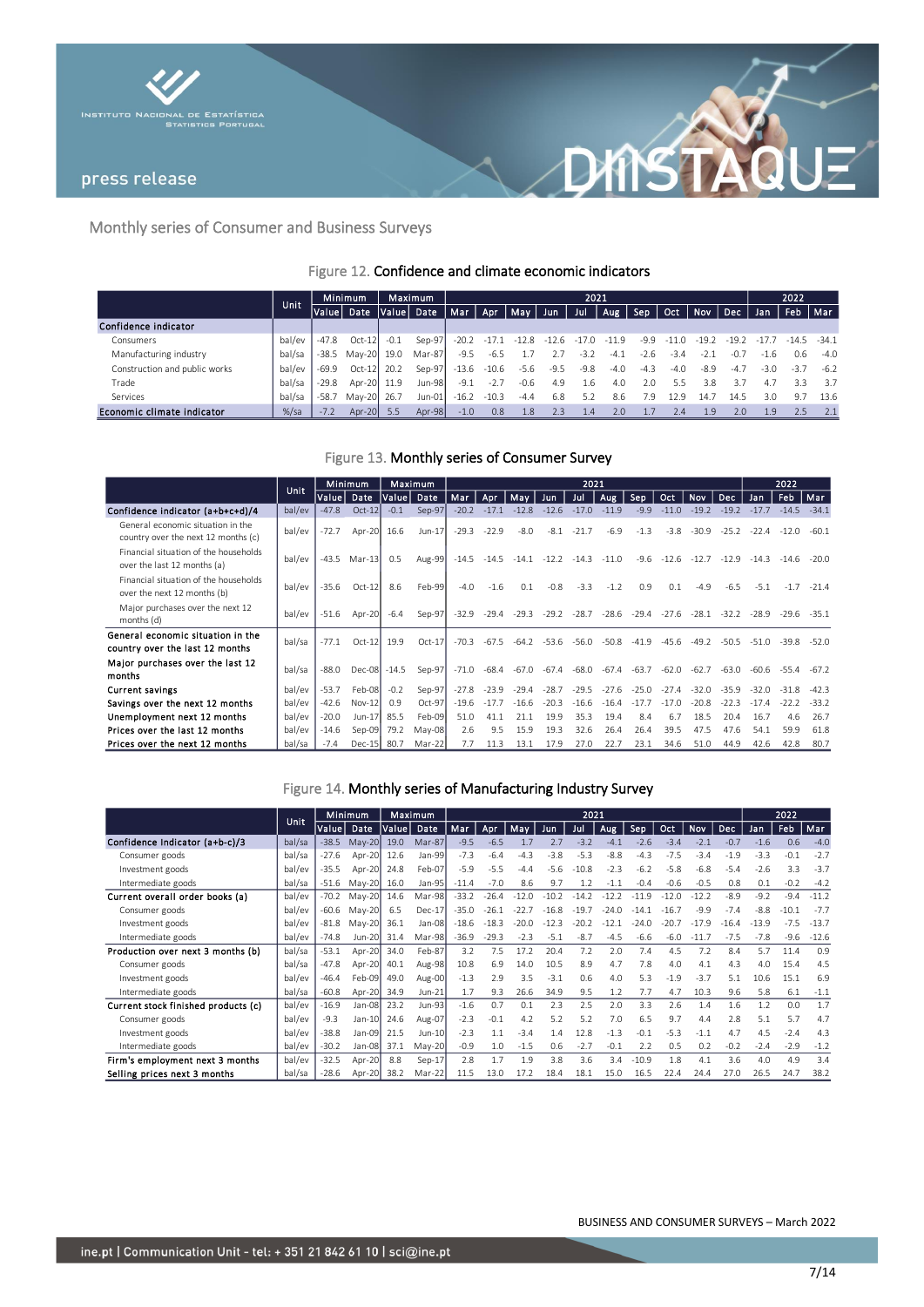



## Figure 15. Monthly series of Construction and Public Works Survey

|                                     | <b>Unit</b> |         | Minimum  | Maximum |          | 2021    |         |         |         |         |         |         |         |         |            | 2022    |         |         |
|-------------------------------------|-------------|---------|----------|---------|----------|---------|---------|---------|---------|---------|---------|---------|---------|---------|------------|---------|---------|---------|
|                                     |             | Value   | Date     | Value   | Date     | Mar     | Apr     | Mav     | Jun     | Jul     | Aug.    | Sep     | Oct     | Nov     | <b>Dec</b> | Jan.    | Feb.    | Mar     |
| Confidence Indicator (a+b)/2        | bal/ev      | $-69.9$ | $Oct-12$ | 20.2    | Sep-97   | $-13.6$ | $-10.6$ | $-5.6$  | $-9.5$  | $-9.8$  | $-4.0$  | $-4.3$  | $-4.0$  | $-8.9$  | $-4.7$     | $-3.0$  | $-3.7$  | $-6.2$  |
| Construction of buildings           | bal/ev      | $-75.4$ | Feb-12   | 21.1    | Sep-97   | $-14.6$ | $-10.2$ | $-3.2$  | $-71$   | $-6.5$  | $-3.7$  | $-5.4$  | $-1.9$  | $-3.7$  | 0.0        | 0.3     | $-2.0$  | $-6.2$  |
| Civil engineering                   | bal/ev      | -72.6   | $Mav-12$ | 8.4     | Jul-97   | $-11.2$ | $-9.0$  | $-7.3$  | $-16.7$ | $-174$  | $-5.5$  | $-4.7$  | $-7.7$  |         | $-135$     | $-7.8$  | $-5.3$  | $-5.9$  |
| Specialised construction activities | bal/ev      | $-59.0$ | $Oct-12$ | 6.9     | Dec-18   | $-14.9$ | $-13.3$ | $-7.4$  | $-4.5$  | $-5.7$  | $-3.5$  | $-2.4$  | $-3.5$  | $-6.3$  | $-1.4$     | $-2.6$  | $-4.4$  | $-6.7$  |
| Current overall order books (a)     | bal/ev      | $-82.2$ | $Oct-12$ | 18.6    | Sep-97   | $-27.6$ | $-25.5$ | $-18.1$ | $-212$  | $-210$  | $-15.8$ | $-141$  | $-12.7$ | $-183$  | $-144$     | $-134$  | $-13.5$ | $-159$  |
| Construction of buildings           | bal/ev      | $-87.0$ | $Oct-12$ | 20.7    | Sep-97   | $-24.0$ | $-20.3$ | $-100$  | $-14.3$ | $-114$  | $-6.4$  | $-12.4$ | $-6.7$  | $-10.3$ | $-4.6$     | $-3.9$  | $-9.3$  | $-14.0$ |
| Civil engineering                   | bal/ev      | $-83.6$ | $Jul-12$ | 0.0     | Jul-97   | $-33.1$ | $-32.6$ | $-30.1$ | $-38.5$ | $-41.1$ | $-30.8$ | $-18.1$ | $-20.6$ | $-30.0$ | $-32.2$    | $-28.1$ | $-21.1$ | $-20.6$ |
| Specialised construction activities | bal/ev      | $-71.9$ | $Oct-12$ | 3.5     | Jul-19   | $-26.7$ | $-25.1$ | $-164$  | $-10.4$ | $-115$  | $-12.6$ | $-11.8$ | $-12.6$ | $-170$  | $-82$      | $-10.4$ | $-11.0$ | $-13.0$ |
| Employment next 3 months (b)        | bal/ev      | $-57.9$ | Jan-12   | 29.9    | Jun-97   | 0.5     | 4.3     | 7.0     |         | 1.3     | 7.9     | 5.5     | 4.6     | 0.6     | 4.9        | 7.3     | 6.2     | 3.5     |
| Construction of buildings           | bal/ev      | $-68.1$ | $Jan-12$ | 28.5    | Jun-97   | $-5.1$  | $-0.1$  | 3.6     | 0.1     | $-1.7$  | 0.1     | 1.6     | 2.9     | 2.8     | 4.6        | 4.6     | 5.3     | 1.6     |
| Civil engineering                   | bal/ev      | $-66.2$ | $May-12$ | 26.8    | Jul-01   | 10.7    | 14.6    | 15.5    | 5.2     | 6.3     | 19.8    | 9.6     | 6.2     | $-5.3$  | 5.2        | 12.6    | 10.5    | 8.9     |
| Specialised construction activities | bal/ev      | $-47.5$ | $Dec-12$ | 12.4    | Dec-18   | $-3.1$  | $-1.6$  | í.7     | 1.4     | 0.2     | 5.6     | 7.0     | 5.5     | 4.4     | 5.3        | 5.1     | 2.3     | $-0.3$  |
| Activity past 3 months              | bal/ev      | $-70.0$ | $Apr-12$ | 22.2    | $May-98$ | $-13.1$ | $-6.7$  | $-3.0$  | $-0.6$  | $-6.4$  | $-1.8$  | 1.5     | $-1.2$  | $-3.5$  | $-2.2$     | 3.5     | $-3.0$  | $-6.4$  |
| Selling prices next 3 months        | bal/ev      | $-41.6$ | Aug-12   | 29.9    | Mar-22   | $-1.9$  | $-0.7$  | 9.2     | 8.8     | 13.1    | 9.1     | 13.3    | 17.6    | 20.8    | 23.7       | 29.4    | 21.6    | 29.9    |

## Figure 16. Monthly series of Trade Survey

|                                     |        |         | Minimum  | Maximum |               | 2021    |         |         |        |        |        |        |        |        |            | 2022   |        |        |  |
|-------------------------------------|--------|---------|----------|---------|---------------|---------|---------|---------|--------|--------|--------|--------|--------|--------|------------|--------|--------|--------|--|
|                                     | Unit   | Valuel  | Date     | Value   | Date          | Mar     | Apr     | May     | Jun    | Jul    | Aug    | Sep    | Oct    | Nov    | <b>Dec</b> | Jan    | Feb    | Mar    |  |
| Confidence indicator (a+b-c)/3      | bal/sa | $-29.8$ | Apr-20   | 11.9    | <b>Jun-98</b> | $-9.1$  | $-2.7$  | $-0.6$  | 4.9    | 1.6    | 4.0    | 2.0    | 5.5    | 3.8    | 3.7        | 4.7    | 3.3    | 3.7    |  |
| Wholesale                           | bal/sa | $-28.3$ | Apr-20   | 14.0    | Apr-98        | $-6.3$  | $-0.6$  | 7.7     | 7.2    | 4.8    | 6.2    | 1.1    | 9.1    | 5.3    | 3.3        | 5.6    | 3.0    | 4.4    |  |
| Retail                              | bal/sa | $-32.7$ | Apr-20   | 12.3    | Jul-98        | $-12.3$ | $-6.9$  | $-1.3$  | 3.6    | $-1.8$ | 1.5    | 3.1    | 1.2    | 1.7    | 3.3        | 3.3    | 3.0    | 2.4    |  |
| Business activity past 3 months (a) | bal/sa | $-51.5$ | Jun-20   | 19.0    | Feb-89        | $-24.1$ | $-16.6$ | $-10.2$ | 7.5    | 6.8    | 11.1   | 3.4    | 8.1    | 6.7    | 5.2        | 3.5    | 2.3    | 9.9    |  |
| Wholesale                           | bal/sa | $-50.0$ | Jun-20   | 22.8    | Feb-89        | $-22.3$ | $-13.5$ | $-1.9$  | 12.6   | 17.6   | 19.2   | 3.9    | 15.0   | 13.6   | 7.1        | 6.6    | 4.5    | 12.5   |  |
| Retail                              | bal/sa | $-57.6$ | Aug-12   | 20.1    | Apr-99        | $-28.4$ | $-24.8$ | $-12.7$ | 5.7    | $-4.7$ | 3.0    | 4.0    | $-1.4$ | $-2.5$ | 0.8        | $-1.0$ | $-2.5$ | 4.5    |  |
| Business activity next 3 months (b) | bal/sa | $-52.3$ | Apr-20   | 40.8    | Oct-89        | $-1.6$  | 6.8     | 8.5     | 7.5    | $-1.9$ | 1.9    | 1.6    | 6.3    | 7.7    | 2.9        | 7.4    | 7.0    | $-0.2$ |  |
| Wholesale                           | bal/sa | $-49.4$ | Apr-20   | 50.4    | Oct-89        | 3.1     | 6.3     | 6.6     | 7.6    | $-3.5$ | 1.2    | 0.4    | 11.5   | 1.5    | 3.2        | 11.1   | 6.8    | 7.7    |  |
| Retail                              | bal/sa | $-55.5$ | Apr-20   | 41.2    | Jul-94        | $-4.6$  | 6.2     | 11.2    | 7.5    | $-0.2$ | 1.6    | 1.9    | 1.3    | 2.5    | 2.4        | 3.0    | 7.3    | $-2.1$ |  |
| Current volume of stocks (c)        | bal/ev | $-12.2$ | Feb-13   | 29.1    | Jul-90        | 1.6     | $-1.8$  | 0.1     | 0.3    | 0.1    | 1.1    | $-1.0$ | $-2.2$ | $-2.6$ | $-3.0$     | $-3.2$ | $-0.7$ | $-1.5$ |  |
| Wholesale                           | bal/ev | $-13.9$ | $Oct-12$ | 29.6    | Jul-90        | $-0.3$  | $-5.3$  | $-1.9$  | $-1.5$ | $-0.1$ | 1.9    | 1.1    | $-0.7$ | $-0.6$ | 0.2        | 0.8    | 7.4    | 1.3    |  |
| Retail                              | bal/ev | $-13.7$ | $Feb-13$ | 36.5    | Jul-89        | 3.7     | 2.1     | 2.4     | 2.4    | 0.4    | 0.1    | $-3.4$ | $-3.9$ | $-5.0$ | $-6.8$     | $-7.9$ | $-4.2$ | $-4.8$ |  |
| Orders next 3 months                | bal/sa | $-46.2$ | Apr-20   | 19.6    | Aug-98        | $-11.7$ | $-1.7$  | 4.0     | $-1.5$ | $-4.5$ | $-1.2$ | $-5.5$ | 2.6    | $-1.4$ | $-3.7$     | $-4.5$ | 1.6    | 1.0    |  |
| Employment next 3 months            | bal/ev | $-29.7$ | $Oct-12$ | 22.2    | Sep-97        | $-2.4$  | $-1.9$  | 0.8     | 1.2    | 0.3    | $-1.2$ | $-1.6$ | $-1.4$ | $-0.3$ | $-1.5$     | 7.4    | 5.2    | 2.0    |  |
| Selling prices past month           | bal/sa | $-15.2$ | Jun-12   | 33.6    | Mar-22        | 5.6     | 3.4     | 7.8     | 13.7   | 15.2   | 13.3   | 11.7   | 21.2   | 20.1   | 15.7       | 14.8   | 20.0   | 33.6   |  |
| Selling prices next 3 months        | bal/sa | $-15.0$ | Jul-03   | 36.1    | Mar-22        | 6.0     | 4.3     | 8.9     | 10.9   | 12.0   | 11.4   | 13.8   | 18.5   | 19.5   | 17.4       | 21.0   | 22.6   | 36.1   |  |

## Figure 17. Monthly series of Services Survey

|                                     |        | Unit          |                   | Maximum<br>Minimum |                                    | 2021    |               |         |      |                       |      |     |      |      |                     | 2022   |     |      |  |
|-------------------------------------|--------|---------------|-------------------|--------------------|------------------------------------|---------|---------------|---------|------|-----------------------|------|-----|------|------|---------------------|--------|-----|------|--|
|                                     |        | Value  Date , |                   |                    | Value Date   Mar   Apr   May   Jun |         |               |         |      | Jul   Aug   Sep   Oct |      |     |      |      | Nov Dec Jan Feb Mar |        |     |      |  |
| Confidence indicator (a+b+c)/3      | bal/sa | $-58.7$       | May-20 26.7       |                    | $Jun-01$                           | $-16.2$ | $-10.3$       | $-4.4$  | 6.8  | 5.2                   | 8.6  | 7.9 | 12.9 | 14.7 | 14.5                | 3.0    | 9.7 | 13.6 |  |
| Business activity past 3 months (a) | bal/sa |               | -71.4 May-20 33.0 |                    | Jun-01                             | $-23.4$ | $-20.4$       | $-14.9$ | 0.1  | 4.0                   | 9.0  |     | 12.7 | 19.5 | 25.1                | 6.7    | 4.0 | 11.9 |  |
| Demand next 3 months (b)            | bal/sa | $-61.7$       | Apr-20 28.0       |                    | Jun-06                             | $-3.0$  | 7.0           | 16.3    | 15.5 | 9.2                   | 11.4 | 8.7 | 16.0 | 11.2 |                     |        |     | 16.3 |  |
| Demand past 3 months (c)            | bal/sa |               | -71.2 May-20 27.8 |                    | Apr-01                             | $-22.2$ | $-17.6 -14.7$ |         | 5.0  | 2.4                   | 5.3  | 7.4 | 9.9  | 13.4 |                     | $-2.0$ |     | 12.6 |  |
| Selling prices next 3 months        | bal/sa | $-26.1$       | Apr-20 24.3       |                    | Mar-22                             | $-5.7$  | $-3.9$        | $-0.1$  | 5.2  | 0.0                   | 2.8  | 3.0 |      | 12.5 | 9.0                 |        |     | 24.3 |  |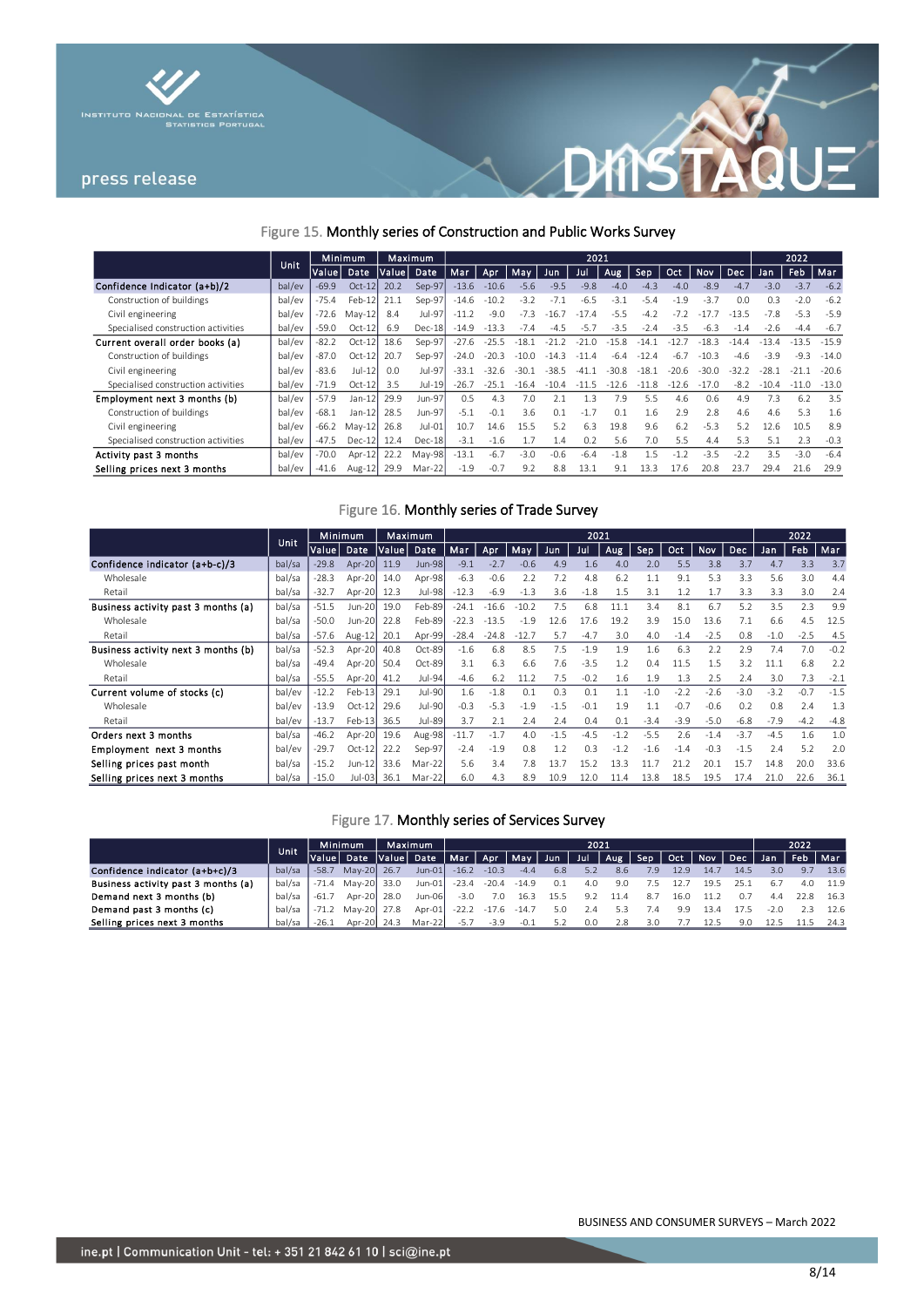



The Business and Consumer Qualitative Surveys published by Statistics Portugal are developed in the framework of the harmonized EU Business and Consumer Surveys Programme of the European Commission (EC) DG-ECFIN (Directorate-General for Economic and Financial Affairs) and are financially supported in the framework of the agreement signed between these two institutions. The questionnaires are harmonized among the European countries, as well as the respective confidence indicators' methodology. The surveys' results are sent to the EC in effective values, and, therefore, the seasonally adjusted values published by the EC are computed by this entity and presented without using three months moving averages. The seasonal adjustment method used by the EC is available on the user guide, accessible in:

#### [http://ec.europa.eu/economy\\_finance/db\\_indicators/surveys/documents/bcs\\_user\\_guide\\_en.pdf](http://ec.europa.eu/economy_finance/db_indicators/surveys/documents/bcs_user_guide_en.pdf)

The seasonal adjustment uses the X13-Arima method (combination of moving averages process and auto-regressive integrated moving average models) developed in the JDemetra+, software provided by Eurostat. This application relies on the use of probabilistic models to correct seasonal effects from the original series. The seasonal treatment is updated for monthly and quarterly series in January, for consumer survey, and in May, for business surveys, which might result on a revision of the series previously published.

The use of moving averages smoothes out the series by removing the irregular movements, allowing the detection of the short-term trends. Since the average is not centered (the information is used to analyze the evolution of the last month) there is a small lag compared with the trend that is supposed to detect. In order to compare the difference between original and moving average series, the graphical representation of the confidence indicators presents both types of series.

The balances of the questions are the difference between the positive and negative answers, that is Balance = %answer(+) - %answer(-). In the Consumer Survey, there are questions with more than one option of positive/negative answer. In these cases, to the most positive/negative answers is given the weight 1 and to the others the weight 0.5, that is Balance =  $[%$ answer  $(+*)^*1+$  %answer  $(+)^*0.5]$  -  $[%$ answer  $(-)*1$  +%answer  $(-)*0.5]$ . The percentage of answers that correspond to "equal" is not considered.

The analysis of this press release is based on monthly series of effective values (raw or seasonally adjusted data), which allows for a clearer identification of very short-term movements, particularly relevant in the context of worsening impacts of the COVID-19 pandemic. The monthly series in three-months moving average (3mma) and the quarterly series in two-quarters moving averages (2qma) are available in the excel file that supports this press release.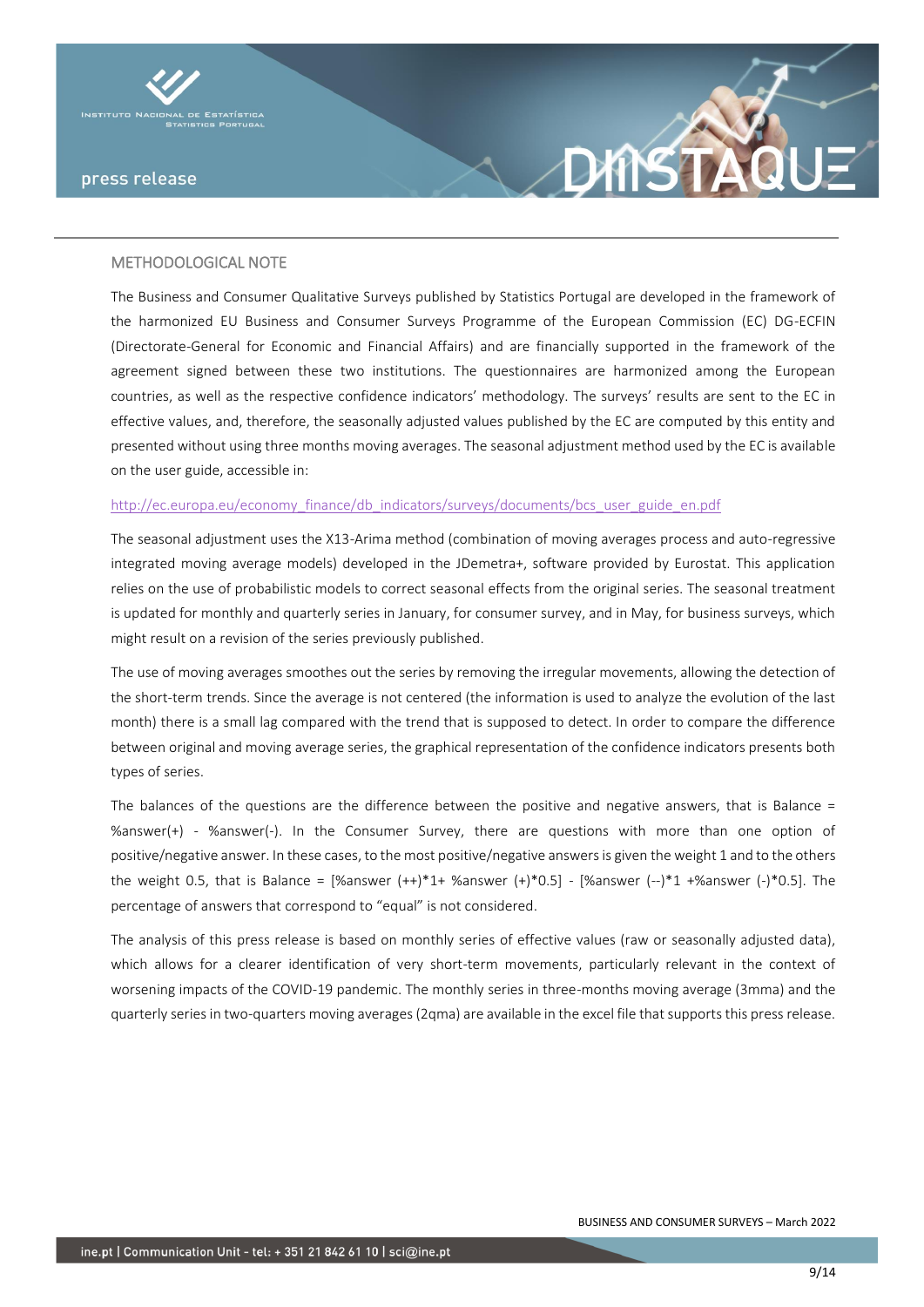

### INFORMATION ON DATA COLLECTION

In the results obtained from business and consumer surveys for the collection of March 2022, the data collecting period occurred from 02 to 18 March in the case of the consumer survey, with 1426 responses obtained (telephone interviews) and from 01 to 24 March for business surveys [\(Webinq\)](https://webinq.ine.pt/).

XIYS 7

The distribution of the number of responses by data collection's months to the consumer is presented in the next figure.



Figure 18. Consumer Survey - Number of responses by data collection's months

The response and weighted response rates for business surveys were:

### Figure 19. Response and weighted response rates

|                               |              |                 | <b>Response Rate</b> |               | Weighted Response Rate (2) |                 |                  |               |  |  |  |  |  |
|-------------------------------|--------------|-----------------|----------------------|---------------|----------------------------|-----------------|------------------|---------------|--|--|--|--|--|
| <b>Business Surveys</b>       | $2021^{(1)}$ | January<br>2022 | February<br>2022     | March<br>2022 | $2021^{(1)}$               | January<br>2022 | February<br>2022 | March<br>2022 |  |  |  |  |  |
| Manufacturing Industry        | 86.5%        | 89.0%           | 87.8%                | 89.1%         | 93.5%                      | 97.1%           | 96.2%            | 97.2%         |  |  |  |  |  |
| Construction and Public Works | 84.2%        | 85.7%           | 80.9%                | 88.6%         | 88.8%                      | 89.4%           | 86.9%            | 93.3%         |  |  |  |  |  |
| Trade                         | 87.5%        | 89.9%           | 87.1%                | 90.4%         | 93.0%                      | 96.7%           | 95.3%            | 96.3%         |  |  |  |  |  |
| Services                      | 84.8%        | 87.2%           | 85.3%                | 86.3%         | 83.8%                      | 86.2%           | 84.3%            | 94.9%         |  |  |  |  |  |

 $\overline{^{(1)}}$  Annual average.

(2) Corresponds to the ratio between the turnover of the firms that answered to the survey and the turnover of all the firms in the sample.

The following graphs show the distribution of the number of responses by data collection's months to the business surveys.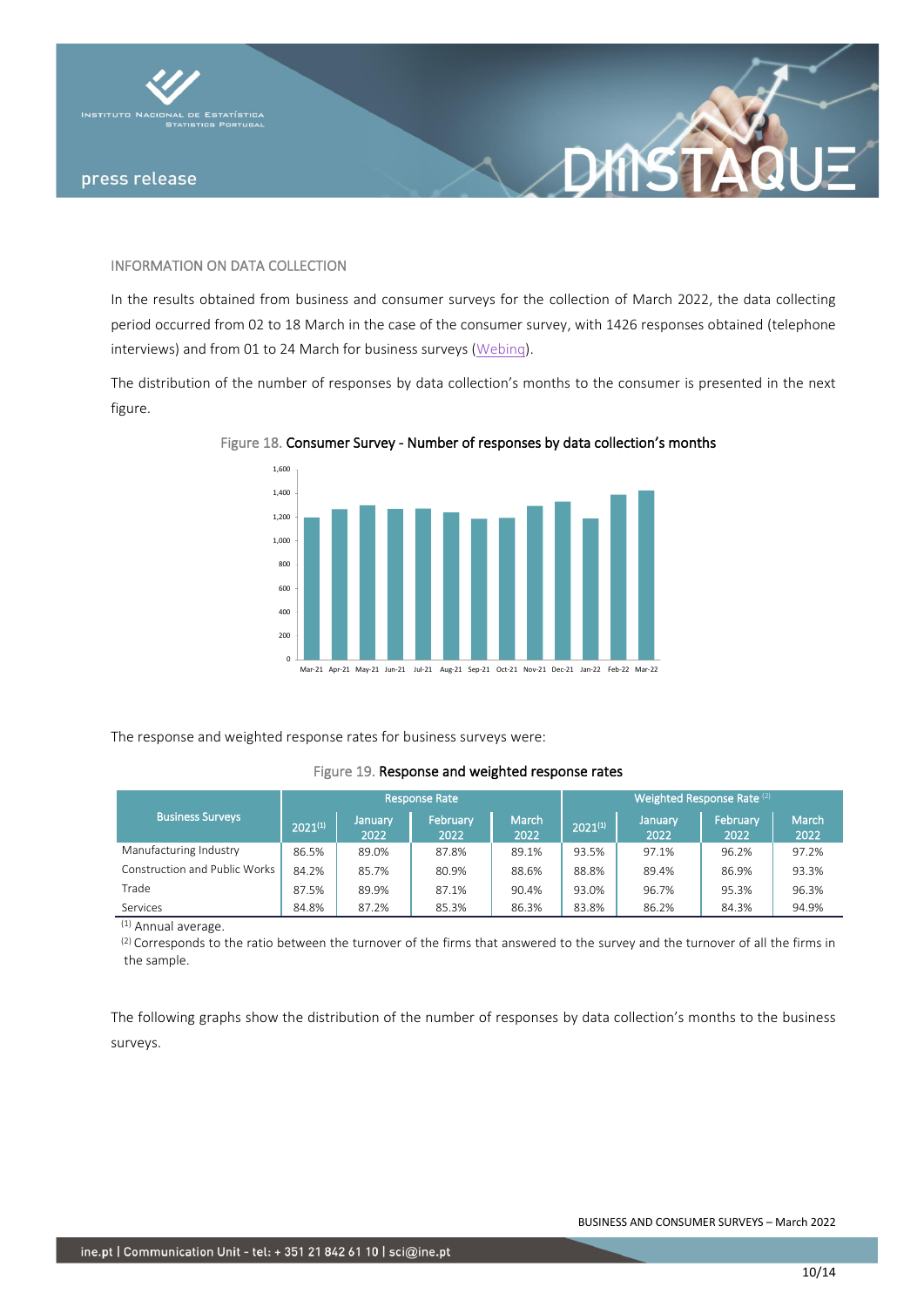

Figure 20. Manufacturing Industry Survey - Number of responses by data collection's months



Figure 21. Construction and Public Works - Number of responses by data collection's months



Figure 22. Trade Survey - Number of responses by data collection's months

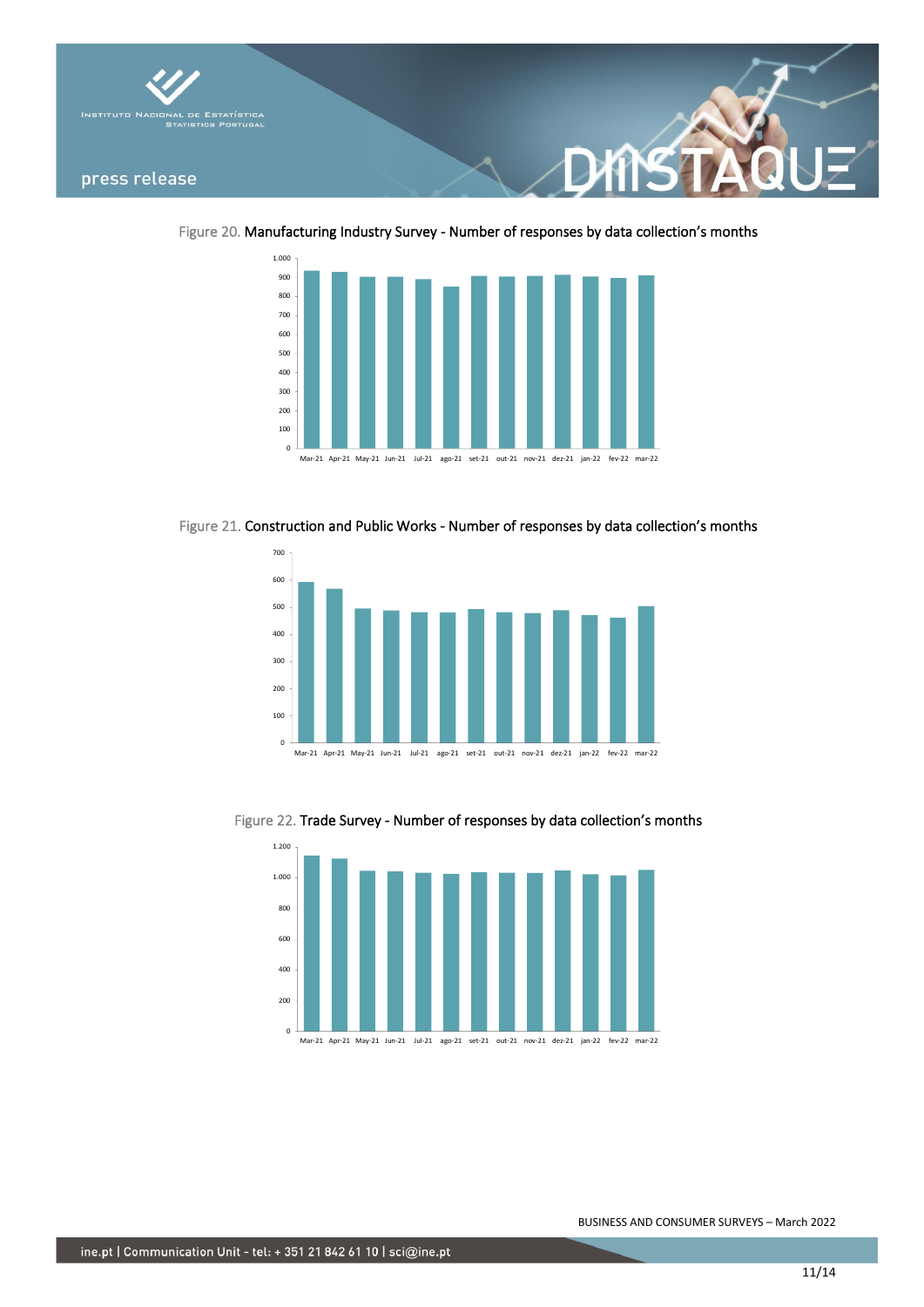





It should also be noted that the representativeness of the branches of activity covered by Business Surveys, considering the Gross Added Value (GVA) at current prices (Final Annual National Accounts 2019) as the economic variable, is as follows:

| <b>Qualitative Business Surveys</b>  | Weight of the GVA of<br>the branches of each<br>survey in the total GVA<br>of the economy |
|--------------------------------------|-------------------------------------------------------------------------------------------|
| Manufacturing Industry               | 13.7%                                                                                     |
| <b>Construction and Public Works</b> | 4.4%                                                                                      |
| Trade                                | 13.1%                                                                                     |
| Services                             | 38.1%                                                                                     |

## Figure 24. Weight of the GVA of the branches

### ECONOMIC CLIMATE INDICATOR

Synthetic Indicator estimated using balances of questions from the Manufacturing Industry, Trade, Construction and Public Works and Services Surveys. The method for this indicator uses the factor analysis and the estimated series (the common component) is calibrated using the GDP change rates. The questions that integrate the indicator are:

Qualitative Manufacturing Industry survey

- How has your production developed over the past 3 months? It has… 1. + increased; 2. = remained unchanged; 3. decreased.
- Do you consider your current overall order books to be...? 1. + more than sufficient (above normal); 2. = sufficient (normal for the season); 3. - not sufficient (below normal).
- Do you consider your current export order books to be...? 1. + more than sufficient (above normal); 2. = sufficient (normal for the season); 3. – not sufficient (below normal).
- How do you expect your production to develop over the next 3 months? It will... 1. + increase; 2. = remain unchanged; 3. - decrease. (seasonally adjusted)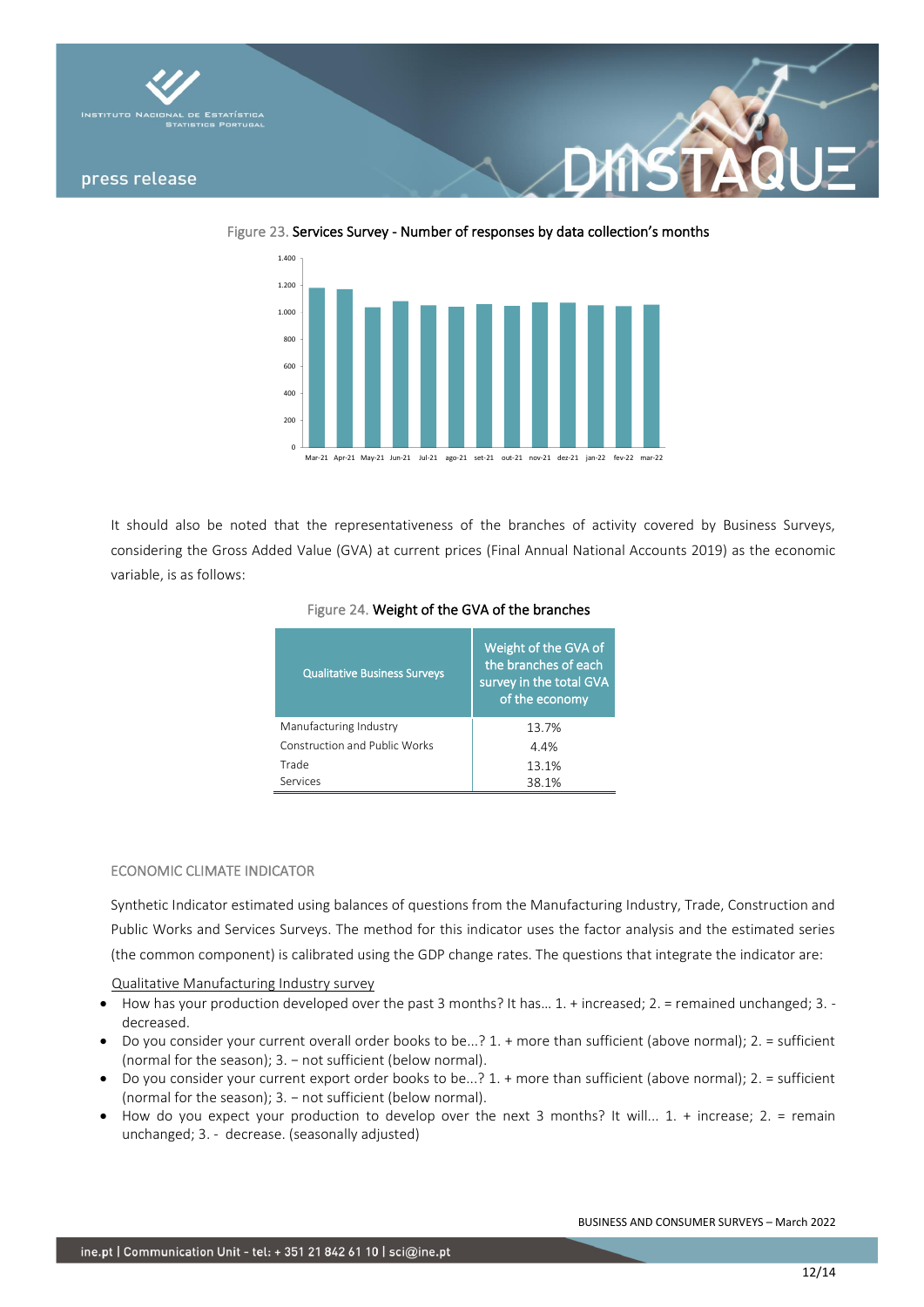

### Qualitative Trade survey

- How has (have) your business activity (sales) developed over the past 3 months? It has… (They have...) 1. + improved (increased); 2. = remained unchanged; 3. - deteriorated (decreased). (seasonally adjusted)
- How do you expect your orders placed with suppliers to change over the next 3 months? They will... 1. + increase; 2. = remain unchanged; 3. - decrease. (seasonally adjusted)
- Your business activity is currently…: 1. + more than sufficient; 2. = sufficient; 3. not sufficient.
- How do you expect your business activity (sales) to change over the next 3 months? It (They) will... 1. + improve (increase); 2. = remain unchanged 3. − deteriorate (decrease). (seasonally adjusted)

### Qualitative Construction and Public Works survey

- How has your building activity developed over the past 3 months? It has...;  $1. +$  increased;  $2. =$  remained unchanged; 3. - decreased.
- Do you consider your current overall order books to be…?: 1. + more than sufficient (above normal); 2. = sufficient (normal for the season); 3. – not sufficient (below normal).
- How do you expect your firm's total employment to change over the next 3 months? It will...;  $1. +$  increase;  $2. =$ remain unchanged; 3. - decrease.

### Qualitative Services survey

- $\bullet$  How has your business situation developed over the past 3 months? It has... 1. + improved; 2. = remained unchanged; 3. - deteriorated. (seasonally adjusted)
- How has demand (turnover) for your company's services changed over the past 3 months? It has… 1. + increased; 2. = remained unchanged; 3. - decreased. (seasonally adjusted)
- How do you expect the demand (turnover) for your company's services to change over the next 3 months? It will…1. + increase; 2. = remain unchanged; 3. − decrease. (seasonally adjusted)

### SECTORIAL CONFIDENCE INDICATORS

The confidence indicators (CI) are the result of the arithmetic average of balance of the following questions:

Manufacturing Industry confidence indicator

- Do you consider your current overall order books to be...? 1. + more than sufficient (above normal); 2. = sufficient (normal for the season); 3. − not sufficient (below normal).
- How do you expect your production to develop over the next 3 months? It will... 1. + increase; 2. = remain unchanged; 3. - decrease.
- [Inverted Sign] Do you consider your current stock of finished products to be...? 1. + too large (above normal); 2. = adequate (normal for the season); 3. - too small (below normal).

#### Trade confidence indicator

- How has (have) your business activity (sales) developed over the past 3 months? It has… (They have...) 1. + improved (increased); 2. = remained unchanged; 3. − deteriorated (decreased).
- How do you expect your business activity (sales) to change over the next 3 months? It (They) will... 1. + improve (increase); 2. = remain unchanged 3. − deteriorate (decrease).
- [Inverted Sign] Do you consider the volume of stock you currently hold to be...? 1. + too large (above normal); 2. = adequate (normal for the season); 3. - too small (below normal).

#### Construction and Public Works confidence indicator

- Do you consider your current overall order books to be…?: 1. + more than sufficient (above normal); 2. = sufficient (normal for the season); 3. – not sufficient (below normal).
- How do you expect your firm's total employment to change over the next 3 months? It will...; 1. + increase; 2. = remain unchanged; 3. - decrease.